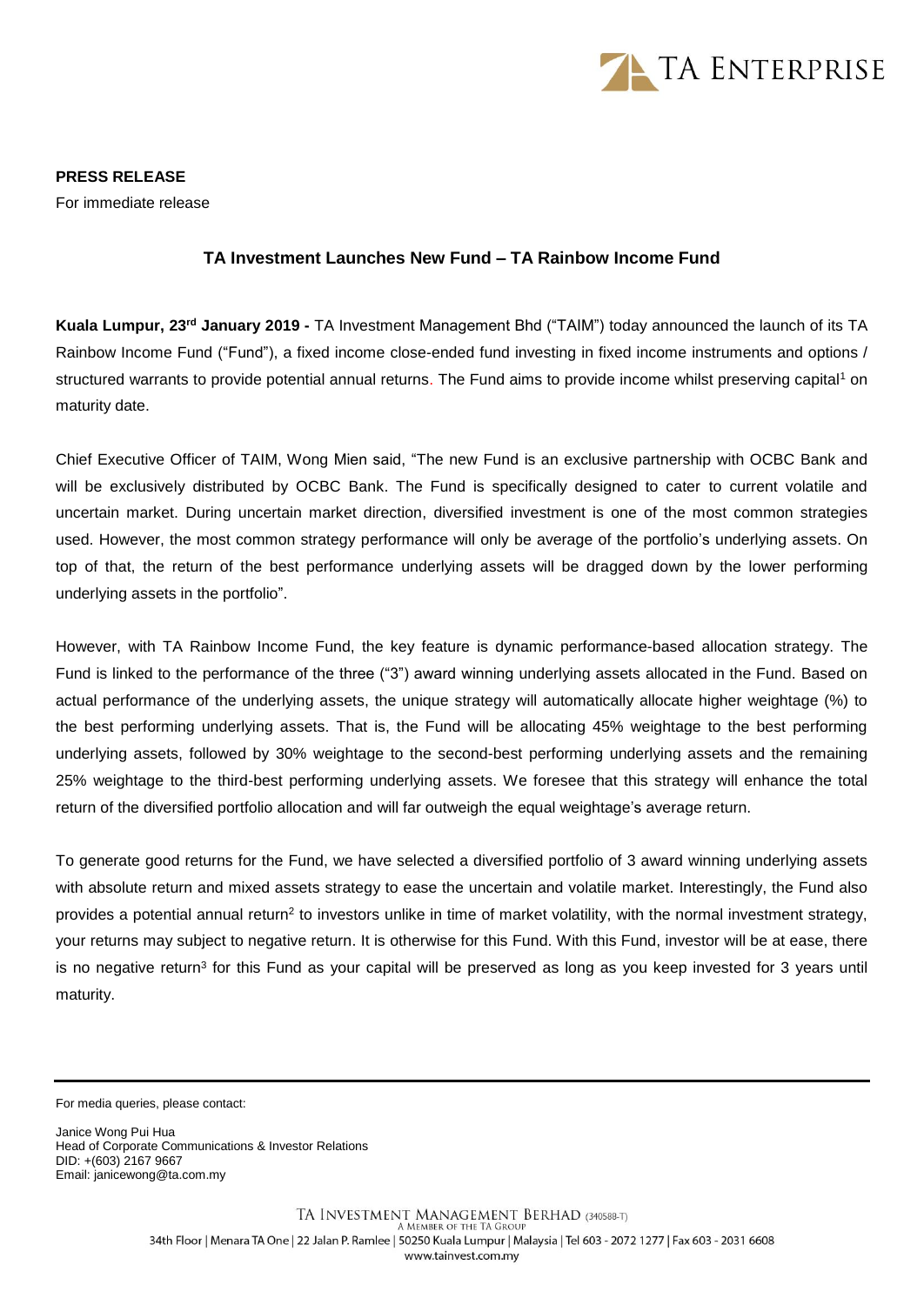

In summary, TA Rainbow Income Fund comprises of 3 awards winning underlying assets and has a unique dynamic performance-based allocation strategy which will help investors navigate through the volatile market by enhancing their diversified portfolio annual returns while preserving their capital at the end of 3 years upon maturity.

The Fund seeks to achieve its investment objective by investing at least 90% of its Net Asset Value ("NAV") in fixed income instruments which aim to repay the initial investment of investors at maturity date (including sales charges). Up to 10% of the Fund's NAV will be invested in options / structured warrants linked to the performance of the 3 awards winning underlying assets to generate return. The 45-day initial offer period will start from 23rd January 2019 to 8<sup>th</sup> March 2019.

For more information, please contact TA Investment Management Berhad or our distributor (OCBC Bank) branches for more details.

<sup>1</sup>Investors are advised that This Fund is neither a capital guaranteed nor a capital protected fund. The capital will be preserved by investments in *deposits, money market instruments and Bonds. Consequently, the return of capital is SUBJECT TO the credit and default risk of the issuers of the deposits, money market instruments and Bonds.* 

*<sup>2</sup>Subject to the availability of income.*

*.*

*<sup>3</sup> The Fund is neither a capital guaranteed nor a capital protected fund. On each annual Observation Date, if the basket performance for the Rainbow Basket is more than zero, Unit Holders will receive a payout. Otherwise, Unit Holders will receive no payout on the Observation Date.*

- END –

For media queries, please contact:

Janice Wong Pui Hua Head of Corporate Communications & Investor Relations DID: +(603) 2167 9667 Email: janicewong@ta.com.my